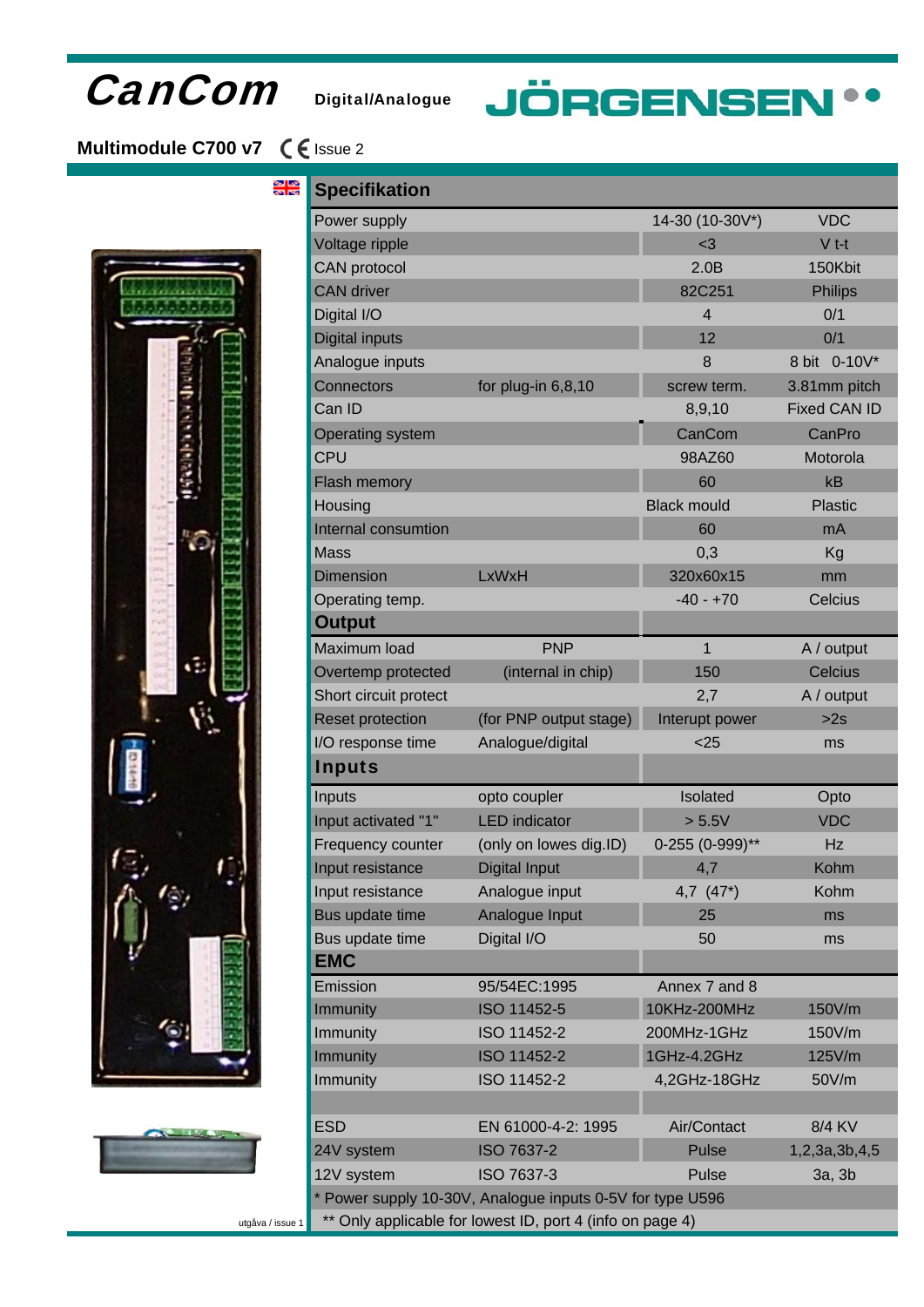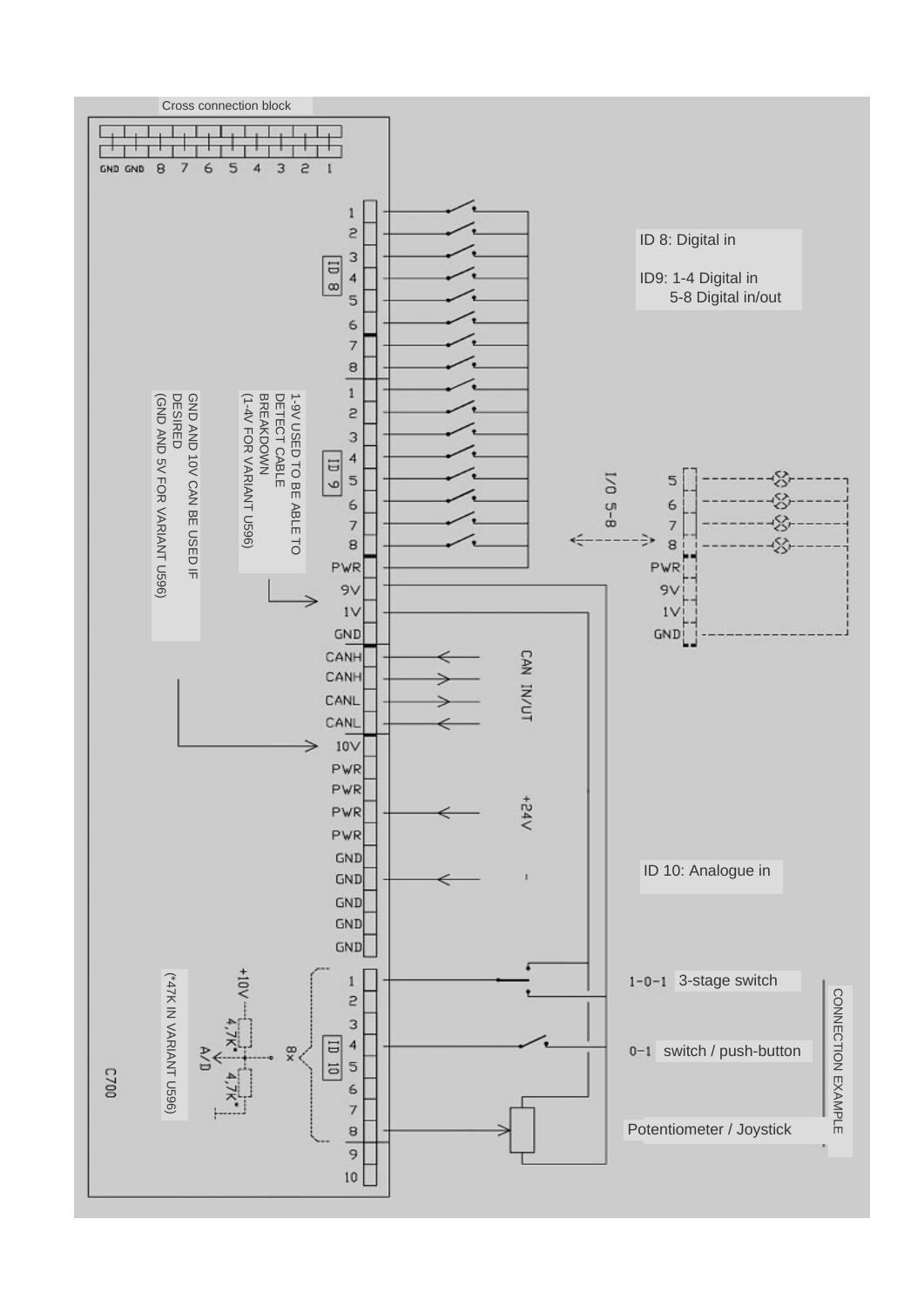

#### **Special function on first digital ID:**

The inputs on the first ID has a frequency counter function.

There is a invidual lowering function for the eight counter inputs. The function is activated with ¤FDIV, x, t in the port comment for the lowest ID. The Frequency is divided by x and integrated with the time t.

x and t is set to an integer between 0-255. x is the divisor for the frequency 1-255 (0 is not a valid value). t is the integration time 0-255 which corresponds to 0-25,5 seconds. The integration time means that "the average calculation" differs in time depending on the difference in frequency between two different measurements. Integration happens continuously with 100ms (10Hz ).

If you choose analog out in the analogue ID, the output can be used as a bus flag. (Condition is executed in the analogue ID.)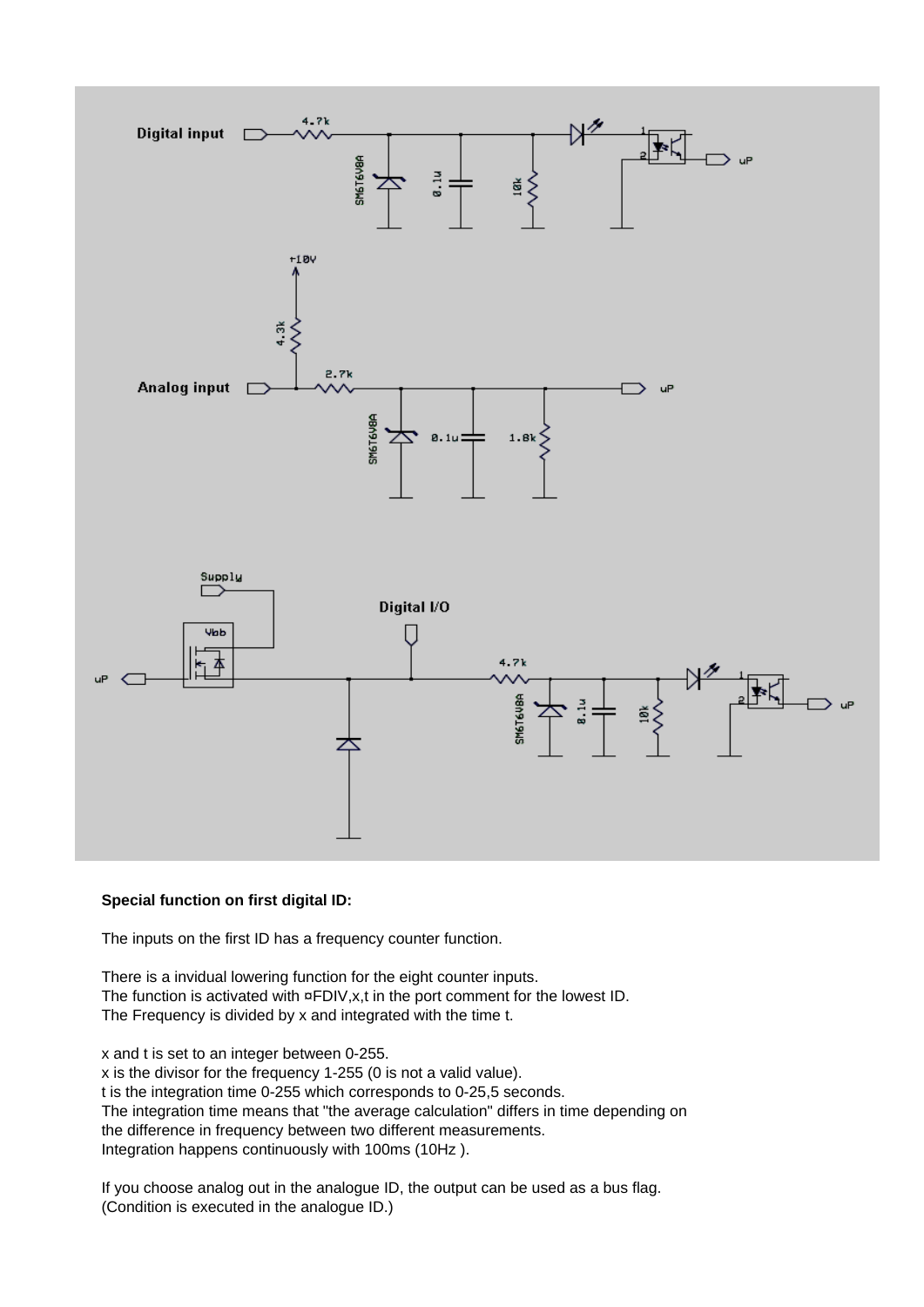From version 5 it is also a rescaling function for frequency on port 4 available. The function is activated with a setup string in the port comment for port 4 with the formula  $\alpha x_1, x_2, y_1, y_2$  where x is input (0-999 Hz) and y is output (0-255). The values must be written with 3 digits.

Example 1:

An input with frequency between 220 and 680Hz is to be rescaled to a value between 127 and 1. Write "¤220,680,127,001" in the comment box.

Example 1:

An input with frequency between 220 and 680Hz is to be rescaled to a value between 240 and 180. Write "¤220,680,240,180" in the comment box.

#### **RUN och COM indication**

COM

- COM LED flashes if expected data is received from the CAN-bus.

RUN

- RUN LED shines with a steady light when the operating system is loaded, but no ID are programmed.

- RUN LED flashes when current CPU is programmed (COM LED flashes also).

- RUN LED do not shine when programming is in progress, but not in current CPU (COM flashes also).

1. When all ID are programmed and everything is OK, RUN LED flahes with period time 0.4s lit and 0.4s off. See figure curve 1.

2. If some ID (but not all i the CPU) are programmed and OK, RUN LED flashes with period time 1.2s lit and 0.4s off. See figure curve 2.

3. If any ID requests input from the CAN-bus is missing (timeout) the outputs are shut down and RUN LED flashes with a period time of 2s, 0.1s lit, 0.1s off, 0.1s lit, 1.7s off. See figure curve 3.



#### **Indication of in- and outputs**

These LEDs are lit when the I/O is activated.

#### **Indication for LD21**

This LED indicates that there is 5 volt. If this LED is off the board is overloaded.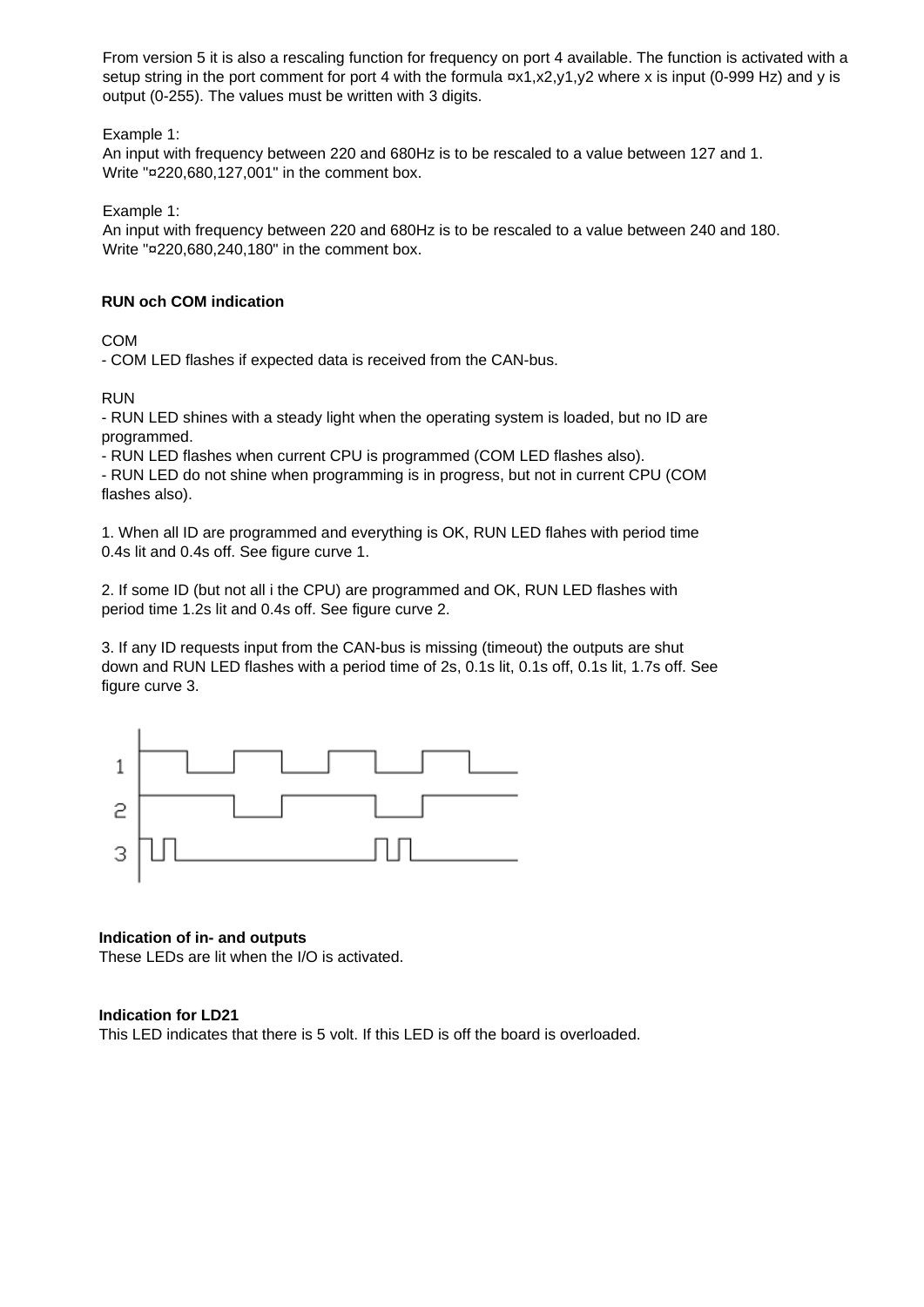